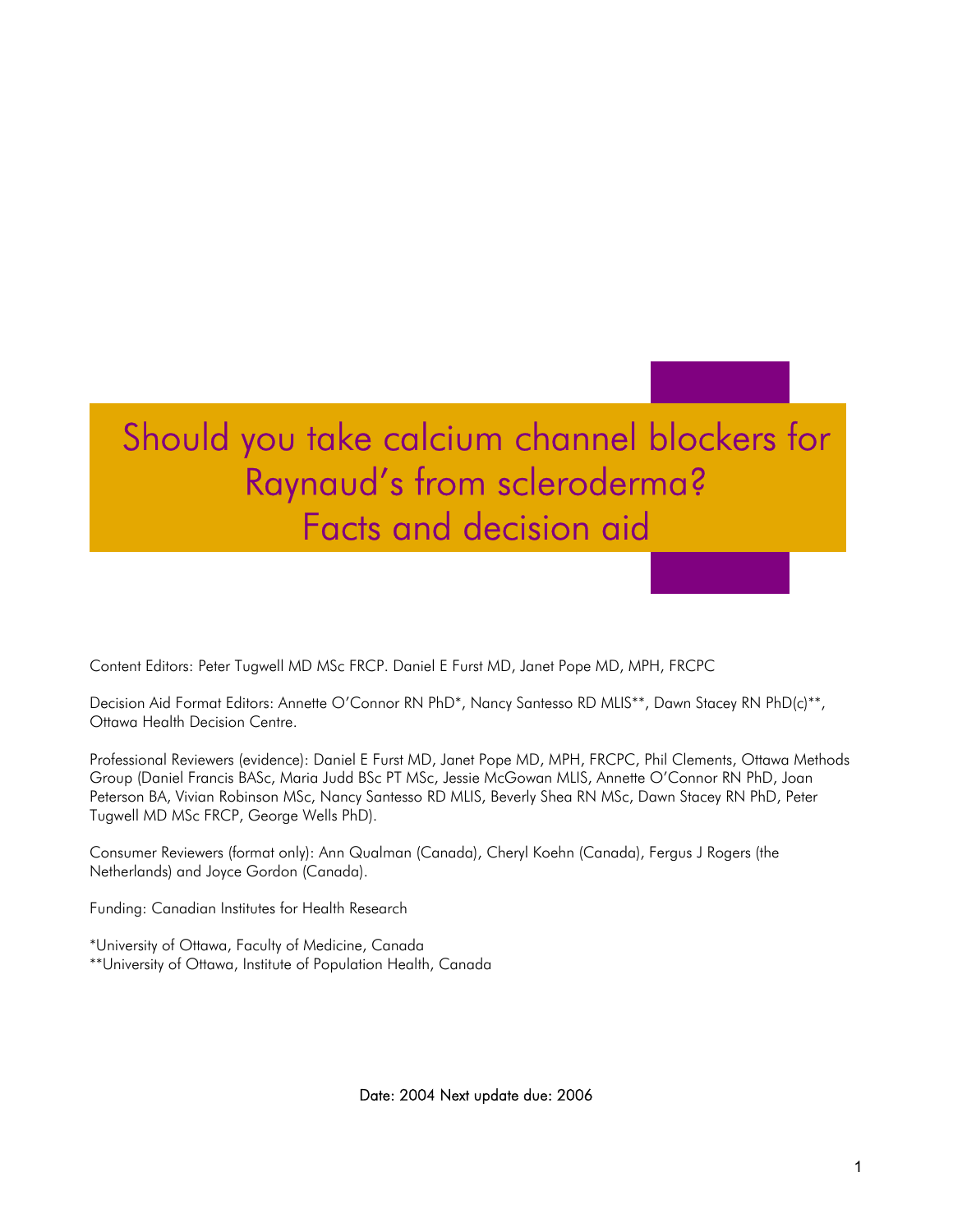## What is Raynaud's?

Raynaud's is a disease in which the small blood vessels narrow and slow the flow of blood to the skin. The most common sign is cold, pale (white), numb fingers and toes. As blood flow returns, the fingers and toes may be painful. These attacks usually happen when a person is cold and may also happen if a person has stress or is taking certain drugs.

There are two types of Raynaud's: primary and secondary. Primary Raynaud's is the most common and has no known cause. It often happens in women aged 15 to 35 without any other symptoms. Secondary Raynaud's happens along with other conditions such as scleroderma. Scleroderma is a disease where skin, joints, and blood vessels are replaced with thick tissue. It is thought to happen when the body's immune system attacks its own tissues. It usually happens in women or men older than age 35.

A painful attack of Raynaud's from scleroderma sometimes happens and then gets better on its own. If Raynaud's gets worse and is not treated, it may result in:

- damage to blood vessels vlcers or sores on toes and/or fingers
- in the worst cases, it could lead to gangrene in fingers and toes that need to be removed with surgery

#### What can you do on your own to manage your disease?

 $\boxtimes$  Limit caffeine, nicotine (tobacco)  $\boxtimes$  Keep warm  $\boxtimes$  Avoid stressful situations

#### What treatments are used for Raynaud's from scleroderma?

The treatments may be used alone or together. The common (generic) names of treatments are shown below.

- 
- 
- Captopril Nicardipine Prostacycline Diltiazem
	-
- 
- Nifedipine Felodipine Nitroglycerine
- 
- 

#### What about other treatments you may have heard about?

There is not enough research about the effects of some treatments. Other treatments do not work. For example:

- 
- Biofeedback Anti-platelet treatment Ketanserin Aaftidrofuryl
	- -
- 
- Clofenil Alpha blockers Dazoxiben Beta blockers
- What are your choices? How can you decide?

Treatment for your disease will depend on your condition and your doctor's advice. You need to know the good points (pros) and the bad points (cons) about a treatment before you can decide.

When your doctor offers you a choice of calcium channel blockers, such as nifedipine, this guide may help you.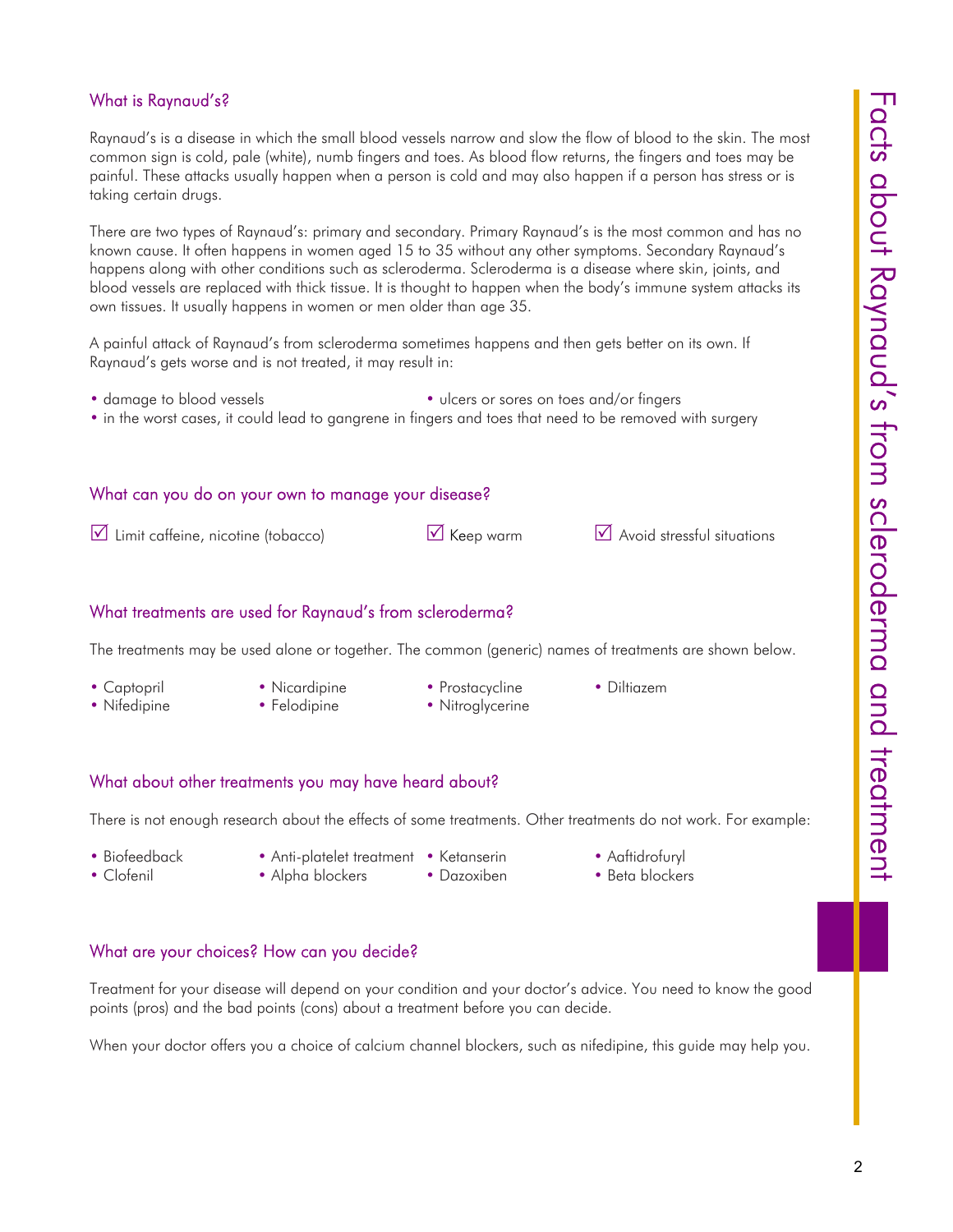#### Step 1: Be clear about the choice What are the options?

Should you take calcium channel blockers, such as nifedipine?

Calcium channel blockers are pills that are taken every day.

When does this choice have to be made? Check  $\boxtimes$  one

**□** Within days **□** Within weeks □ Within months

# How far along are you with a choice? Check  $\boxtimes$  one

 $\Box$  You have not thought about it yet  $\Box$  You are thinking about the choices  $\Box$  You are close to making a choice  $\Box$  You have made a choice

# Step 2: What do you think of the pros and cons of calcium channel blockers?

The information below is from a review of 6 studies that tested calcium channel blockers in people with Raynaud's from scleroderma. These studies lasted up to 12 weeks.

1. Review the common pros and cons.

2. Add any other pros and cons that matter to you.

3. Show how much each pro and con matters to you. Circle one (\*) star if it matters a little to you and up to five (\*\*\*\*\*) stars if it matters a lot to you.

| PROS AND CONS OF TAKING CALCIUM CHANNEL BLOCKERS                                                    |                                       |  |  |  |  |             |                                                                                                                                     |  |  |  |  |
|-----------------------------------------------------------------------------------------------------|---------------------------------------|--|--|--|--|-------------|-------------------------------------------------------------------------------------------------------------------------------------|--|--|--|--|
| <b>PROS</b>                                                                                         | How much<br>does it matter<br>to you? |  |  |  |  | <b>CONS</b> | How much<br>does it matter<br>to you?                                                                                               |  |  |  |  |
| Fewer painful attacks over 2<br>weeks                                                               |                                       |  |  |  |  |             | Do not know if there are fewer<br>painful attacks over the long<br>term                                                             |  |  |  |  |
| Less severe pain during an<br>attack                                                                |                                       |  |  |  |  |             | Side effects: water retention or<br>swelling in the feet, feeling dizzy<br>or light-headed, nausea,<br>headache, flushing, weakness |  |  |  |  |
| Drug is safe over long<br>periods of time in other<br>diseases and likely very safe<br>in Raynaud's |                                       |  |  |  |  |             | Cost of medicine                                                                                                                    |  |  |  |  |
| Other pros:                                                                                         |                                       |  |  |  |  |             | Other cons:                                                                                                                         |  |  |  |  |

# What do you think of calcium channel blockers, such as nifedipine? Check  $\boxtimes$  one

 $\blacksquare$  . The contract of  $\blacksquare$  . The contract of  $\blacksquare$ You are willing to take this treatment Pros matter more to you than the Cons

Unsure You are not willing to take this treatment Cons matter more to you than the Pros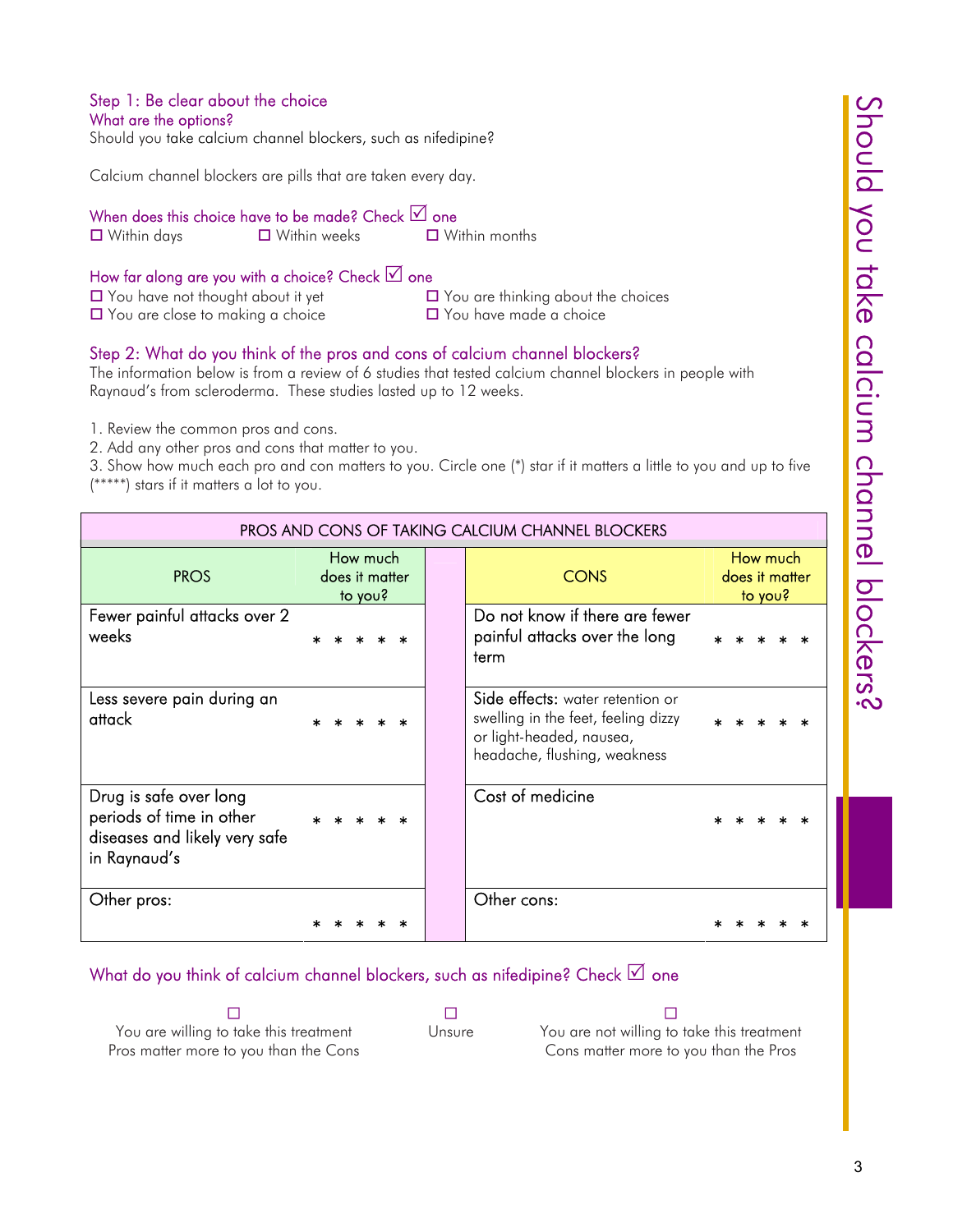# Step 3: What role do you want to have in choosing your treatment. Check  $\boxtimes$  one

 $\Box$  You prefer to choose on your own after listening to the opinions of others.

 $\Box$  You prefer to share the choice with:

 $\Box$  You prefer someone else to choose for you, namely:

# Step 4: Find out what else you need to help you make the choice

| <b>Facts</b> | Do you know which options you have?                                                                                      | $\Box$ Yes               | $\Box$ No         |
|--------------|--------------------------------------------------------------------------------------------------------------------------|--------------------------|-------------------|
|              | Do you know both the good and bad points of each<br>option?                                                              | $\Box$ Yes               | П No              |
| Values       | Are you clear about which good and bad points matter<br>most to you?                                                     | $\Box$ Yes               | $\Box$ No         |
| Support      | Do you have enough support and advice from others to<br>make a choice?<br>Are you choosing without pressure from others? | $\Box$ Yes<br>$\Box$ Yes | ∩ No<br>$\Box$ No |
| Certaintv    | Do you feel sure about the best choice for you?                                                                          | $\Box$ Yes               | □ No              |

*If you answered "No" to many of these questions, you should talk to your doctor.*

## Step 5: Plan the next steps

#### What do you need to do before you make this choice?

For example – talk to your doctor, read more about this treatment and other treatments.

## Step 6: Share your answers on this form with your doctor

It will help your doctor understand what you think about this treatment.

Format based on the Ottawa Personal Decision Guide © 2000, A O'Connor, D Stacey, University of Ottawa, Ottawa Health Research Institute.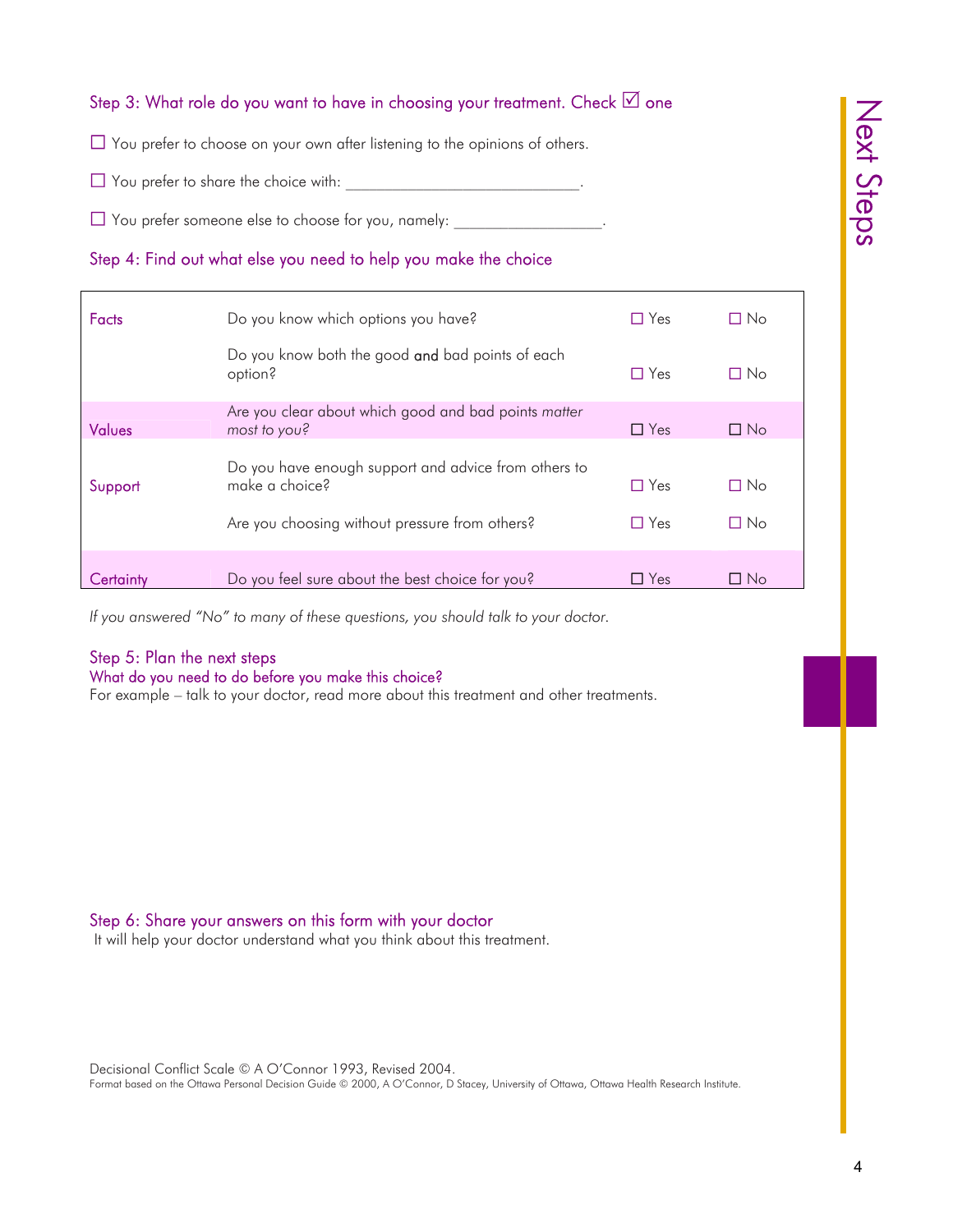# Appendix A: Key Words are Defined

Raynaud's is a disease in which the small blood vessels narrow and slow the flow of blood to the skin. The most common sign is cold, pale (white), numb fingers and toes. As blood flow returns, the fingers and toes may be painful. These attacks usually happen when a person is cold and may also happen if a person has emotional stress or is taking certain drugs.

There are two types of Raynaud's: primary and secondary. Primary Raynaud's is the most common and has no known cause. It often happens in women aged 15 to 35 without any other symptoms. Secondary Raynaud's occurs along with other conditions such as scleroderma. Scleroderma is a disease where skin, joints, and blood vessels are replaced with thick tissue. It is thought to happen when the body's immune system attacks its own tissues. It usually happens in women or men older than age 35.

A painful attack of Raynaud's from scleroderma sometimes happens and then gets better on its own. If Raynaud's continues to get worse and is not treated, it may result in:

- 
- damage to blood vessels vlcers or sores on toes and/or fingers
- in the worst cases, it could lead to gangrene in fingers and toes that need to be removed with surgery

Pain varies from person to person. When it is severe, it can limit your daily routines at home and at work. Also, it can get in the way of how you feel in general about your well-being.